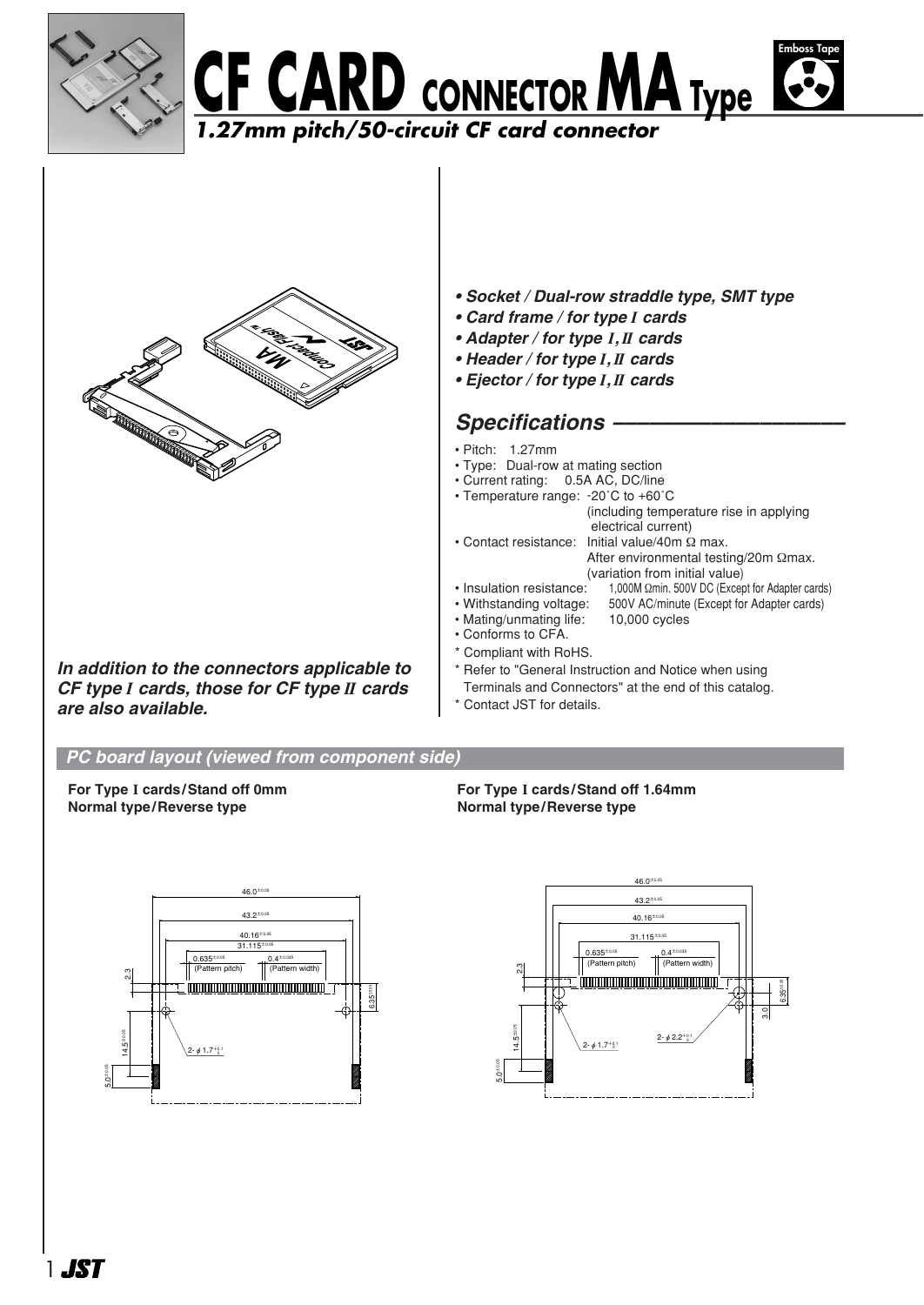**For Type II cards/Stand off 0mm Normal type Reverse type** Reverse type



**Space-saving type For Type I cards/Stand off 0mm Normal type/Reverse type**



| Space-saving type For Type II cards/Stand off 0mm |  |  |  |
|---------------------------------------------------|--|--|--|
| Normal type                                       |  |  |  |





**Ejector mounted header with shutter For Type II cards Reverse type (Stand off 0mm)**





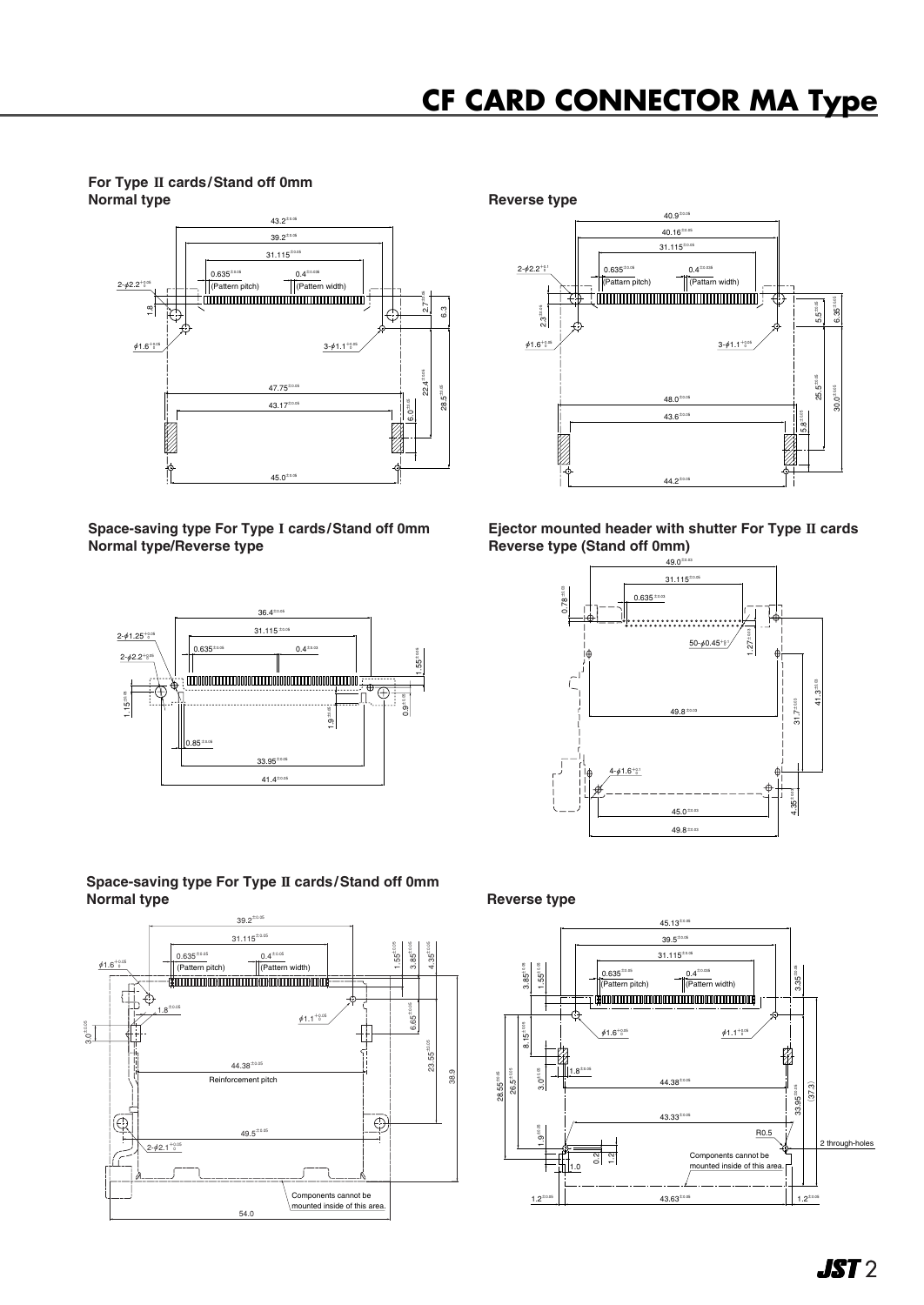#### *Socket*

#### **Dual-row straddle type**



| Circuits |                           |                                  | Solder tail $ $ Grounding spring $ $ Off-set dimension $ $ Rib length $(mm) $ Tail length $(mm) $ |                   |                   | Model No.           | $ Q'$ ty/box | Material and Finish                                                                                                                                                                                                          |
|----------|---------------------------|----------------------------------|---------------------------------------------------------------------------------------------------|-------------------|-------------------|---------------------|--------------|------------------------------------------------------------------------------------------------------------------------------------------------------------------------------------------------------------------------------|
| 50       | Dual-row<br>straddle type | With<br>(Circuit<br>No.1, No.26) | Center                                                                                            | 3.0 <sub>mm</sub> | 2.5 <sub>mm</sub> | ICM-MA50S-TS12-3032 | 600          | Contact: Copper-alloy, nickel-undercoated,<br>Mating part; gold-plated<br>Solder tail; tin-plated (reflow treatment)<br>Grounding spring: Copper alloy<br>nickel-undercoated.<br>gold-plated<br>Housing: LCP, UL94V-0, black |

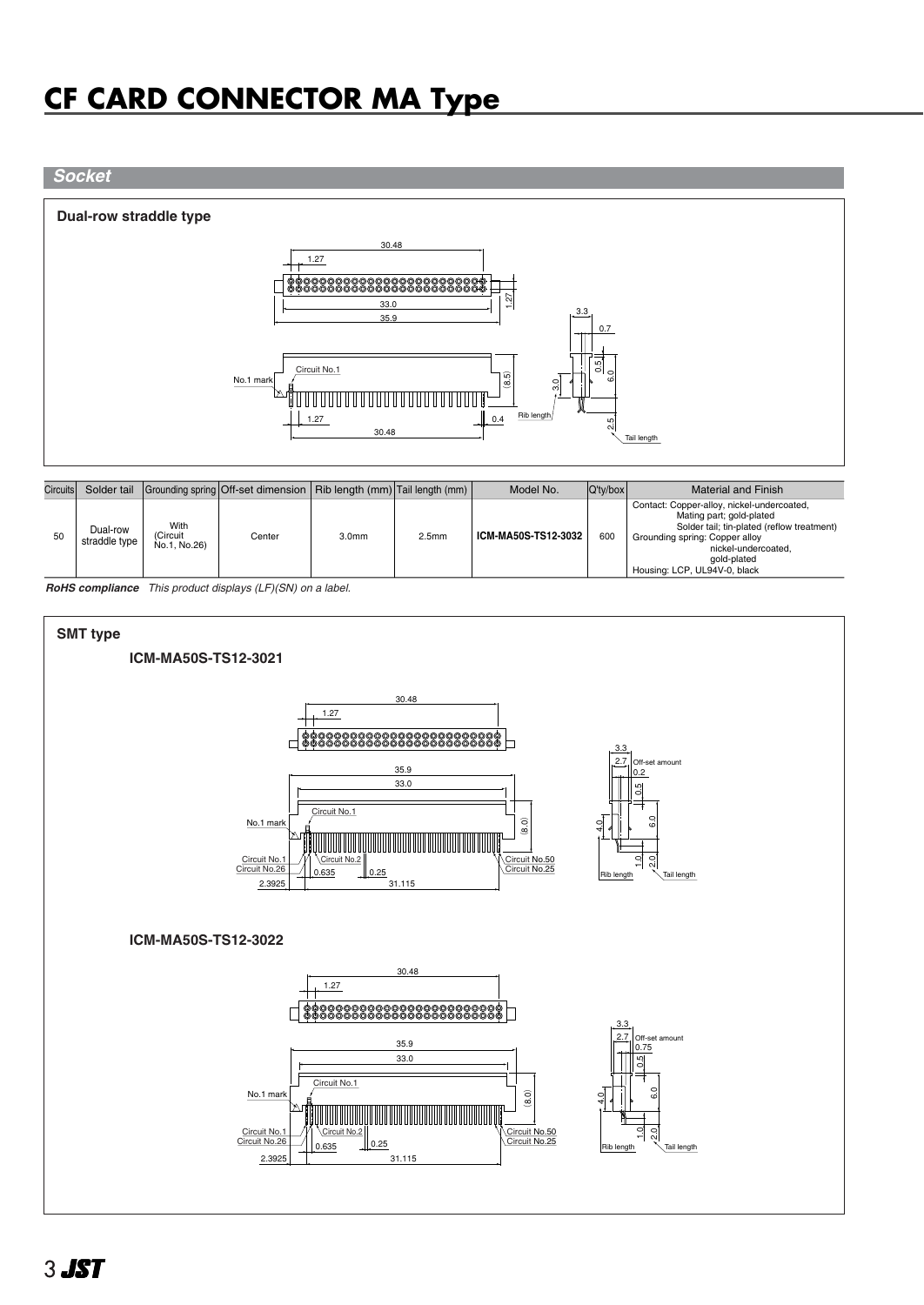

| <b>Circuits</b> |                                                    |                   | Solder tail Grounding spring Off-set dimension (mm) Rib length (mm) Tail length (mm) |                   |                      | Model No.            | <b>Q'ty/reel</b>                                                              | Material and Finish                        |
|-----------------|----------------------------------------------------|-------------------|--------------------------------------------------------------------------------------|-------------------|----------------------|----------------------|-------------------------------------------------------------------------------|--------------------------------------------|
|                 | With<br>SMT type<br>50<br>(Circuit<br>No.1, No.26) |                   | 0.2 <sub>mm</sub>                                                                    | 4.0 <sub>mm</sub> | 2.0 <sub>mm</sub>    | ICM-MA50S-TS12-3021T | .500                                                                          | Contact: Copper alloy, nickel-undercoated, |
|                 |                                                    | $0.75$ mm         | 4.0 <sub>mm</sub>                                                                    | 2.0 <sub>mm</sub> | ICM-MA50S-TS12-3022T | .500                 | Mating part; gold-plated                                                      |                                            |
|                 |                                                    | 0.2 <sub>mm</sub> | 3.0 <sub>mm</sub>                                                                    | 2.0 <sub>mm</sub> | ICM-MA50S-TS12-3023T | .500                 | Solder tail; tin-plated (reflow treatment)<br>Grounding spring: Copper alloy, |                                            |
|                 |                                                    |                   | $0.35$ mm                                                                            | 4.0mm             | 2.0 <sub>mm</sub>    | ICM-MA50S-TS12-3024T | .500                                                                          | nickel-undercoated, gold-plated            |
|                 |                                                    |                   | $0.95$ mm                                                                            | 4.0mm             | 2.0 <sub>mm</sub>    | ICM-MA50S-TS12-3026T | .500                                                                          | Housing: LCP, UL94V-0, black               |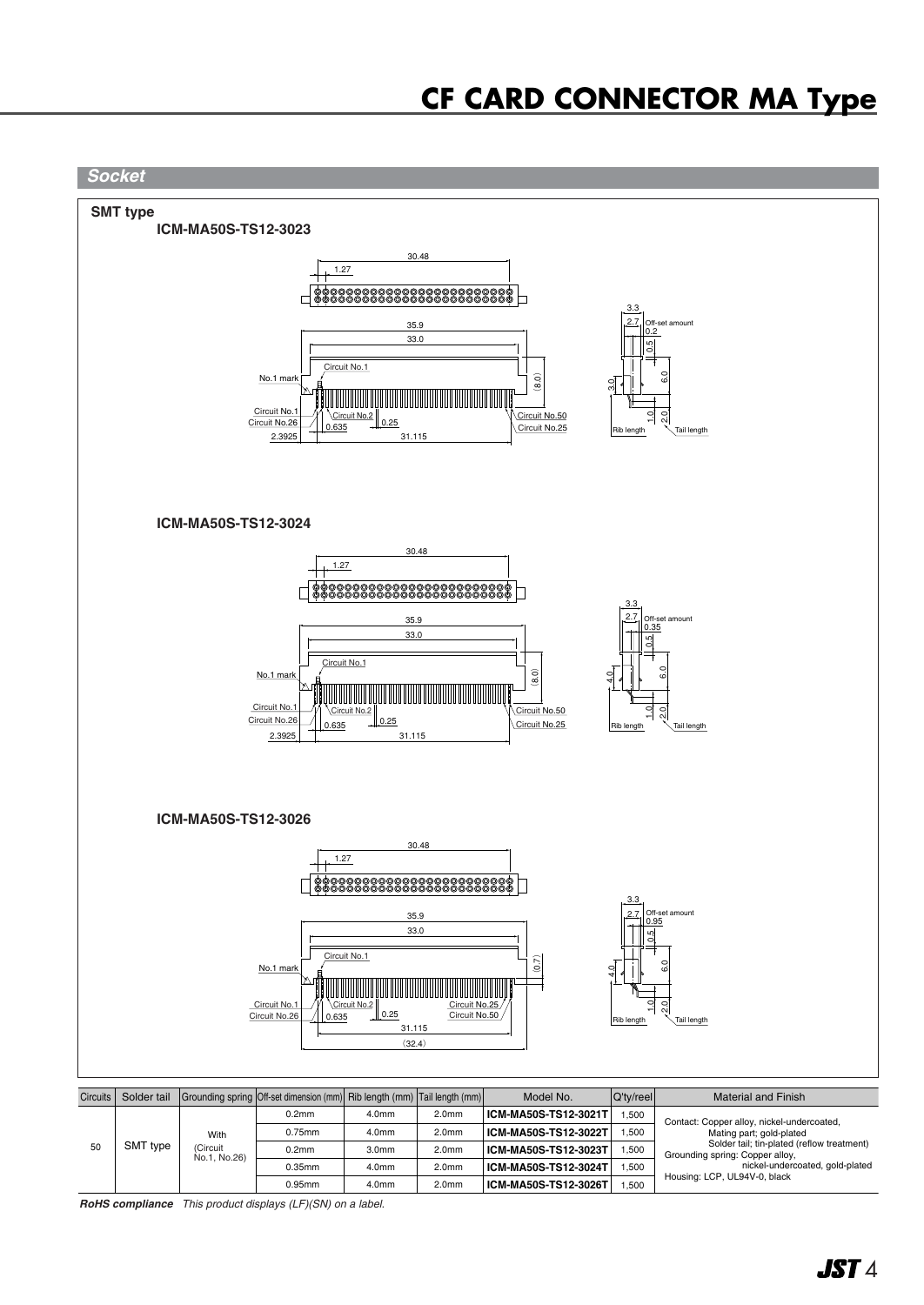#### *Header (for Type I cards)*



| <b>Circuits</b> | Type    | Model No.           | $Q'$ tv / box | Material and Finish                                                                                                  |
|-----------------|---------|---------------------|---------------|----------------------------------------------------------------------------------------------------------------------|
| 50              | Normal  | ICM-MA50H-SS52-1151 | 180           | Contact: Phosphor bronze, nickel-undercoated, Mating part; gold-plated<br>Solder tail; tin-plated (reflow treatment) |
|                 | Reverse | ICM-MA50H-SS52-1171 | 180           | Housing: PPS, UL94V-0<br>Solder tab: Brass, copper-undercoated, tin-plated (reflow treatment)                        |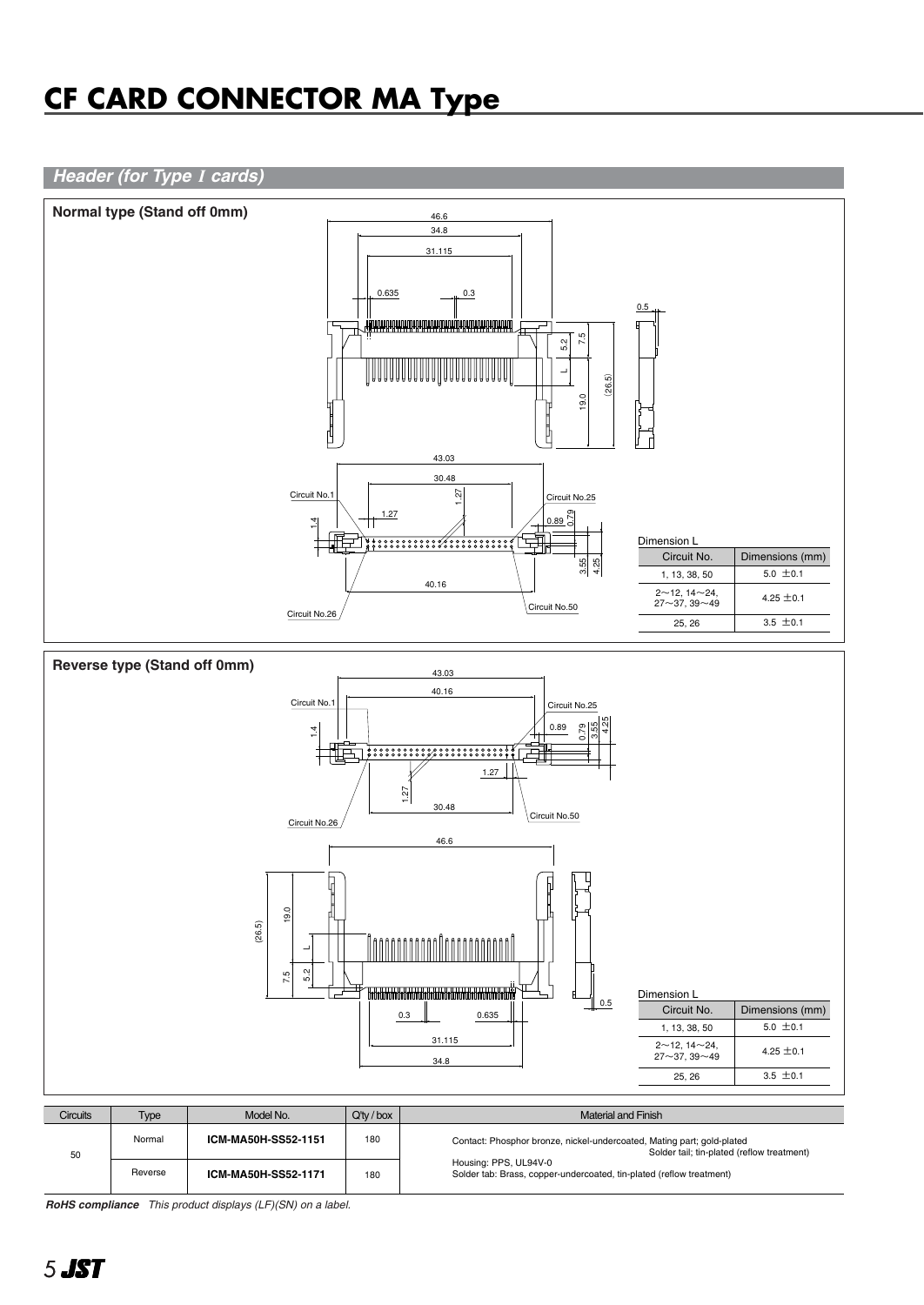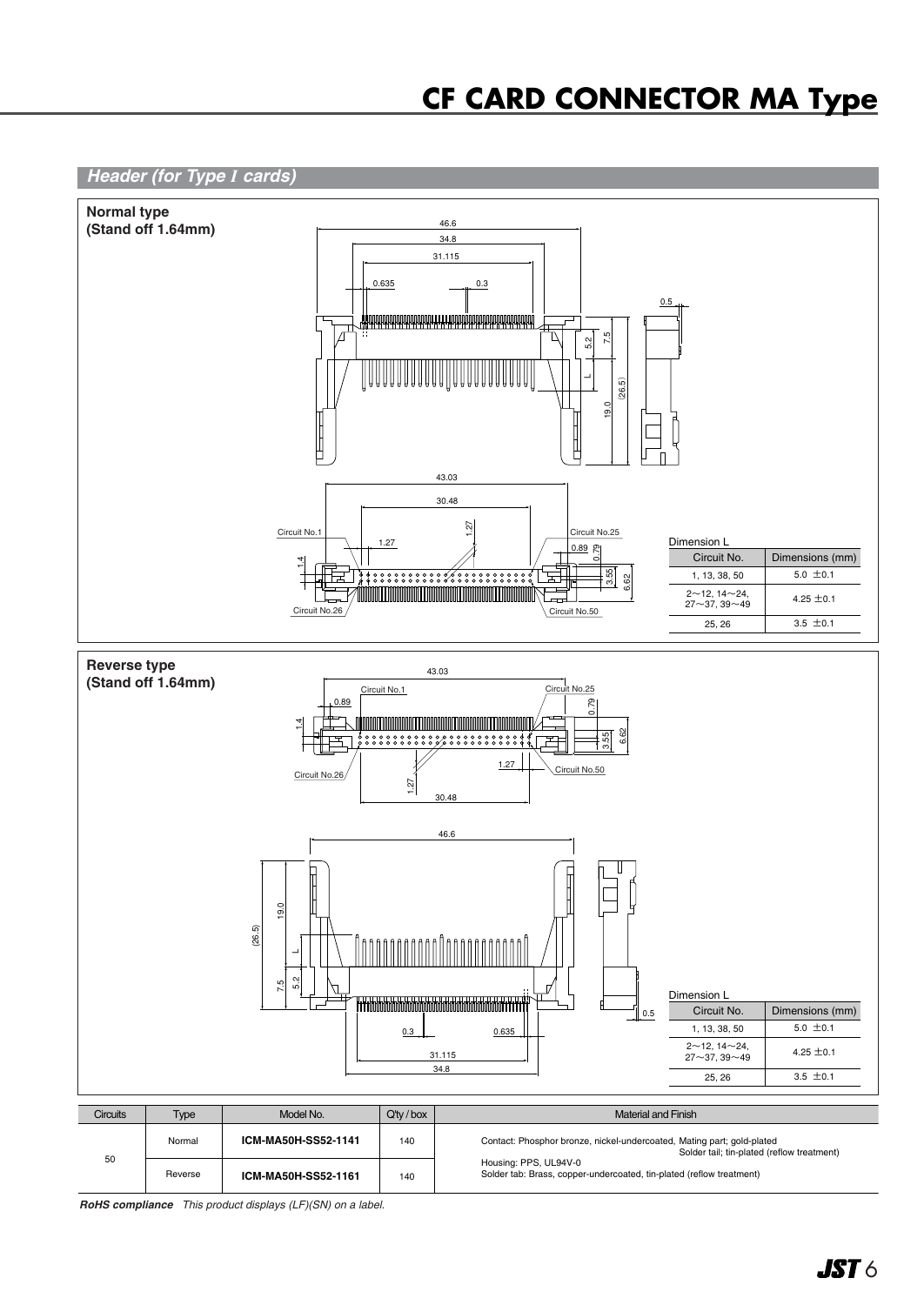### *Header (for Type I cards) / Space-saving type*



| Circuits | Type              | Model No.           | $Q'$ tv / box | Material and Finish                                                                                                                                                                                                              |
|----------|-------------------|---------------------|---------------|----------------------------------------------------------------------------------------------------------------------------------------------------------------------------------------------------------------------------------|
| 50       | Normal<br>Reverse | ICM-MA50H-SS52-1184 | 1,850         | Contact: Copper alloy, nickel-undercoated, Mating part; gold-plated<br>Solder tail; tin-plated (reflow treatment)<br>Housing: PPS, UL94V-0, black<br>Solder tab: Copper alloy, nickel-undercoated, tin-plated (reflow treatment) |

*RoHS compliance This product displays (LF)(SN) on a label.*

*Ejector mounted header with shutter (for Type II cards)* 

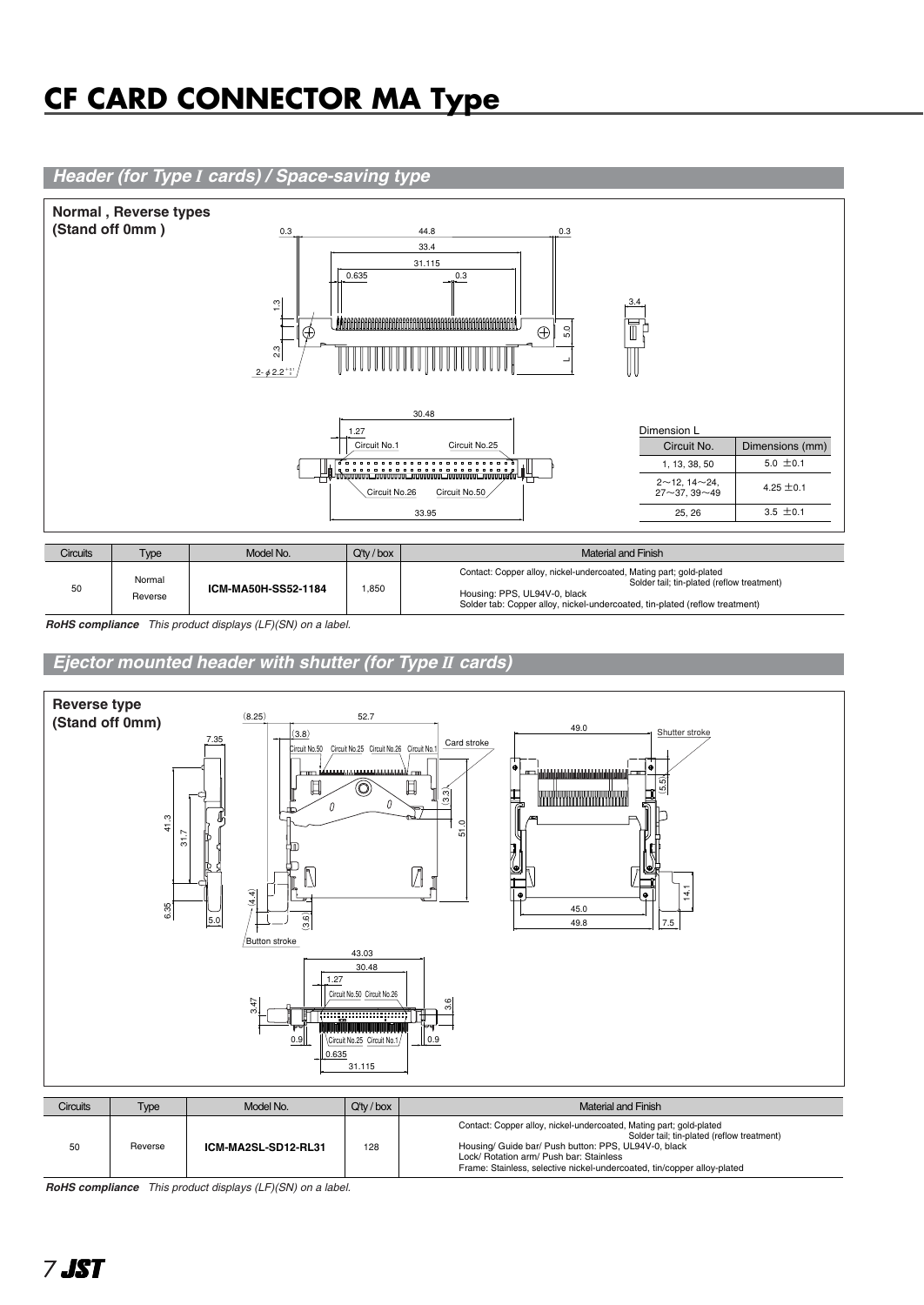

| 50 | Normal  | ICM-MA2H-SS52-N11B | 84 | Contact: Phosphor bronze, nickel-undercoated, Mating part; gold-plated<br>Solder tail: tin-plated (reflow treatment)<br>Housing: PPS, UL94V-0, black<br>Solder tab: Phosphor bronze, copper-undercoated, tin-plated (reflow treatment) |
|----|---------|--------------------|----|----------------------------------------------------------------------------------------------------------------------------------------------------------------------------------------------------------------------------------------|
|    | Reverse | ICM-MA2H-SS52-R21A | 84 | Contact: Phosphor bronze, nickel-undercoated, Mating part; gold-plated<br>Solder tail: tin-plated (reflow treatment)<br>Housing: LCP, UL94V-0, black<br>Solder tab: Phosphor bronze, copper-undercoated, tin-plated (reflow treatment) |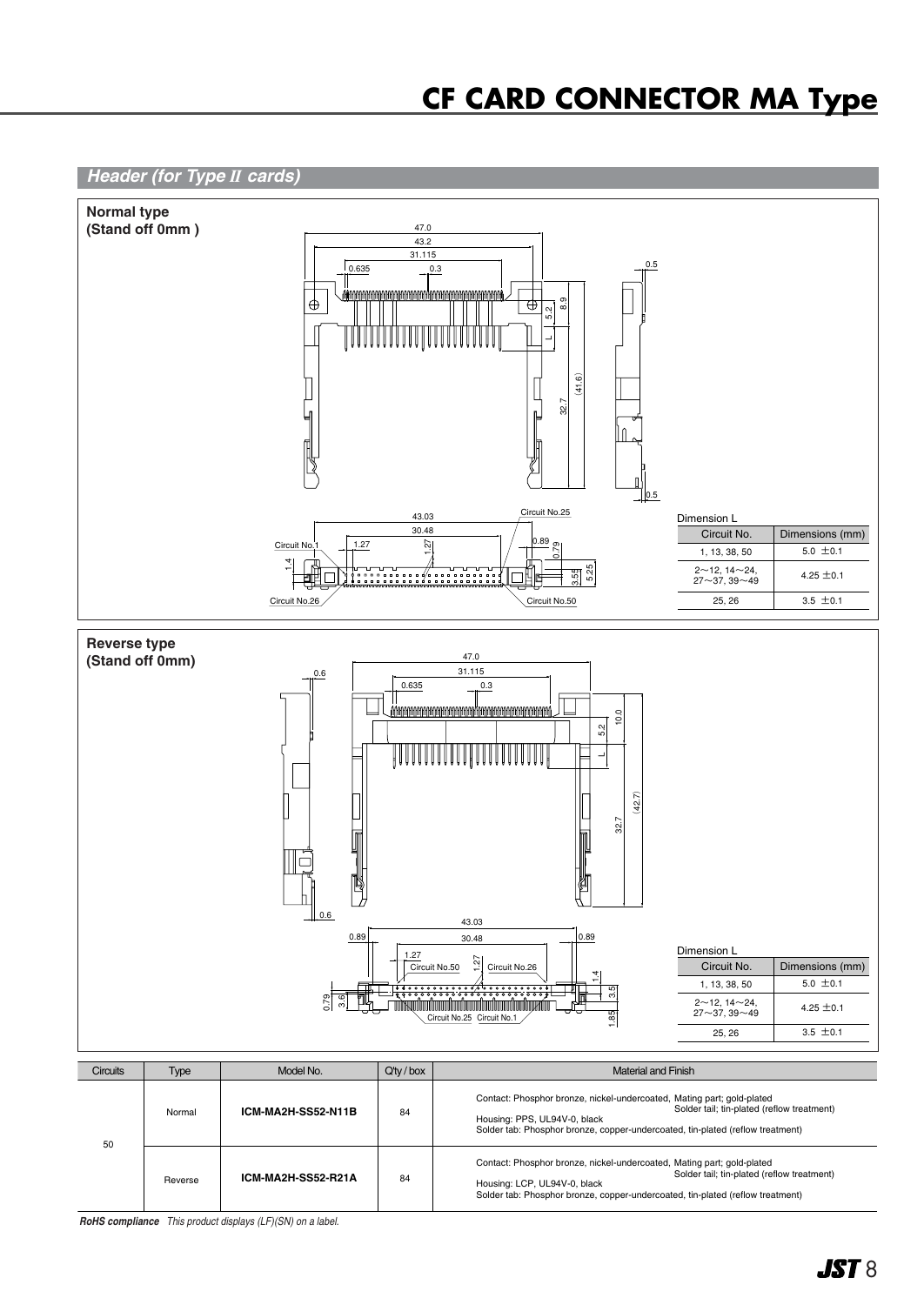

*RoHS compliance This product displays (LF)(SN) on a label. This products listed above are supplied on embossed-tape.*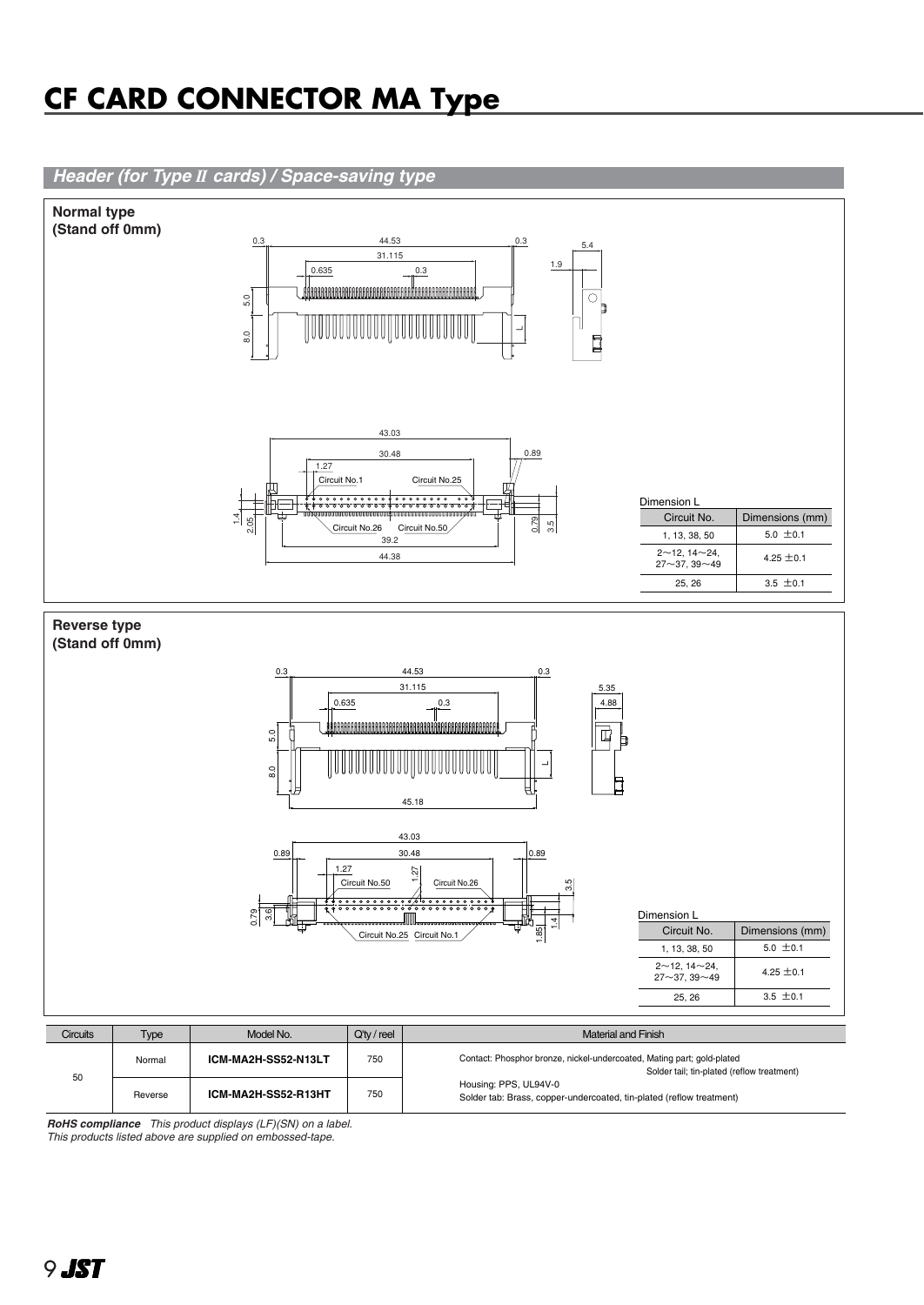#### *Ejector (for Type I Header)*



| Type         | Model No.   | $Q'$ ty / box | Material                         | Applicable header                          |
|--------------|-------------|---------------|----------------------------------|--------------------------------------------|
| Right button | ICM-MAE-R01 | 100           | Frame/ Rotation arm : Stainless  | ICM-MA50H-SS52-1141<br>ICM-MA50H-SS52-1151 |
| Left button  | ICM-MAE-L01 | 100           | Push button: PPS, UL94V-0, black | ICM-MA50H-SS52-1161<br>ICM-MA50H-SS52-1171 |

*RoHS compliance Applicable headers display (LF)(SN) on a label.*

### *Ejector mounted header (for Type I Header) / Space-saving type*



| <b>Type</b>              | Model No.     | $Q'$ tv / box | Material and Finish                                                                                                                     | Applicable header   |
|--------------------------|---------------|---------------|-----------------------------------------------------------------------------------------------------------------------------------------|---------------------|
| Reverse<br>(Left button) | ICM-MAE-L91ND | 252           | Frame: Stainless, nickel-undercoated, tin/copper alloy-plated<br>Rotation arm: Stainless<br>Push button: Synthetic resin, UL94V-0, gray | ICM-MA50H-SS52-1184 |

*RoHS compliance This product displays (LF) on a label. An applicable header displays (LF)(SN) on a label.*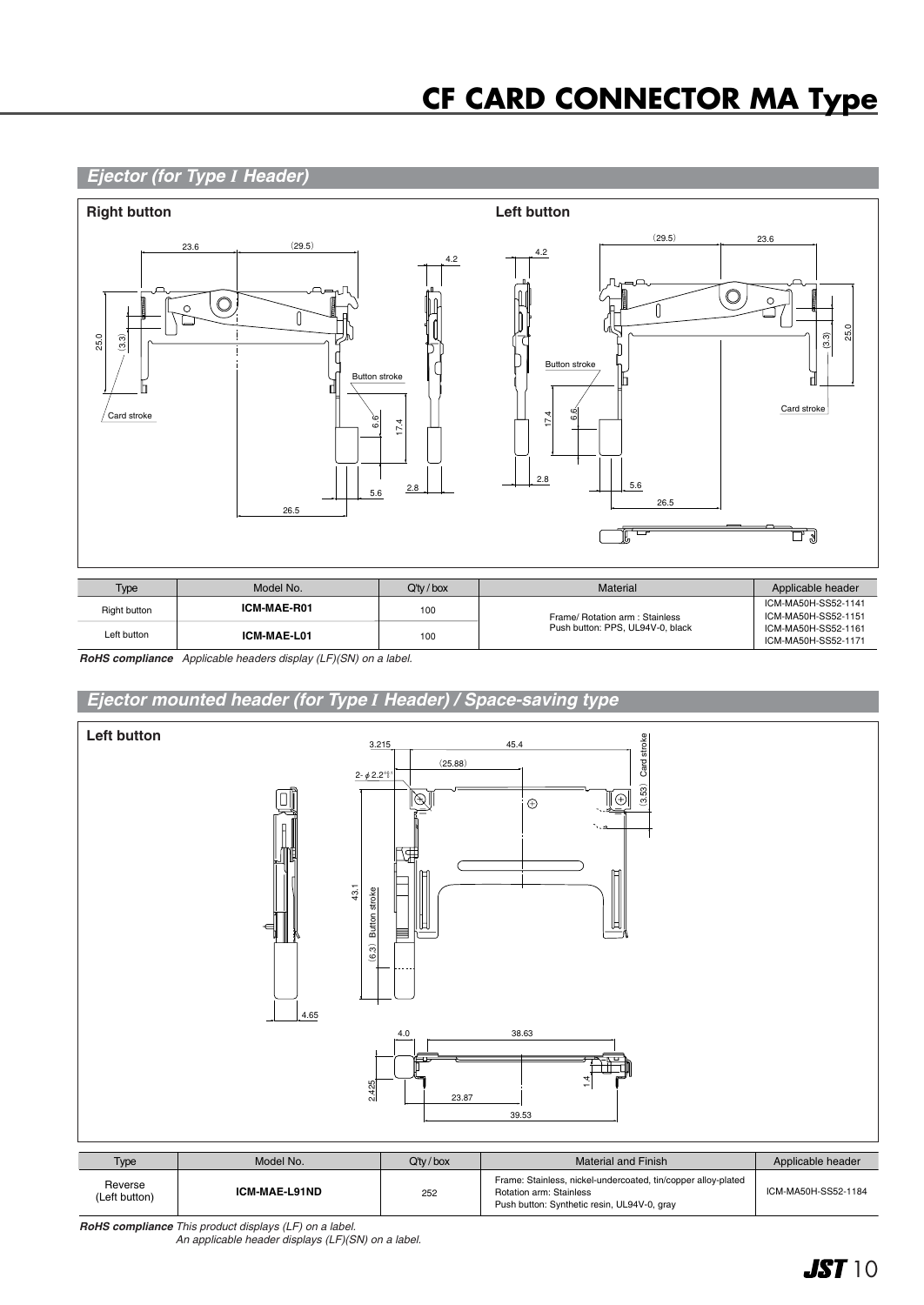### *Ejector (for Type II header)*



| Type                                   | Model No.    | $Q'$ tv / box | <b>Material</b>                                                             | Applicable header  |  |
|----------------------------------------|--------------|---------------|-----------------------------------------------------------------------------|--------------------|--|
| For Normal type header (Left button)   | ICM-MAE-L33  | 324           | Frame/ Rotation arm/ Push bar/ Push plate/ Button shaft: Stainless          | ICM-MA2H-SS52-N11B |  |
| For Normal type header (Right button)  | ICM-MAE-R32  | 324           | Push button: PBT, UL94-0, black(R32), gray(L33)                             |                    |  |
| For Reverse type header (Right button) | ICM-MAE-R21A | 48            | Frame/ Rotation arm/ Push bar: Stainless<br>Push button: PPS, UL94-0, black | ICM-MA2H-SS52-R21A |  |

*RoHS compliance ICM-MAE-L33/ICM-MAE-R32 display (N) on a label. Applicable headers display (LF)(SN) on a label.*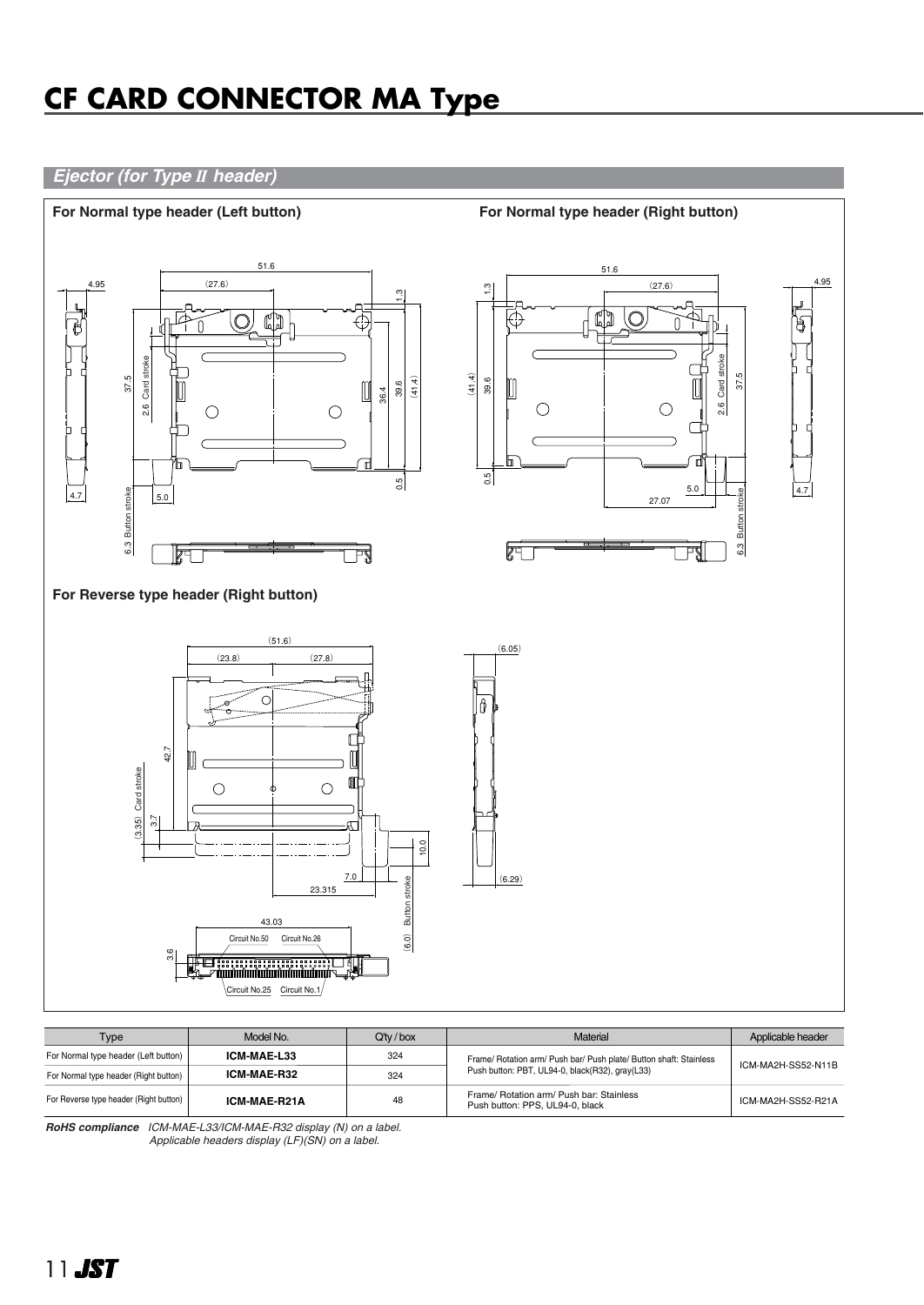

| Type                                                              | Model No.       | $Q'$ ty / box | <b>Material and Finish</b>                                                                                                                                               | Applicable header   |
|-------------------------------------------------------------------|-----------------|---------------|--------------------------------------------------------------------------------------------------------------------------------------------------------------------------|---------------------|
| For Normal type header<br>(Stand off 0mm) Left button             | ICM-MAE-L73FA   | 36            | Rotation arm/Push bar/Push plate/ Frame: Stainless<br>Button: PBT, UL94V-0, gray                                                                                         | ICM-MA2H-SS52-N13L  |
| For Normal type header<br>(Stand off 0mm) Left button, Push-push  | ICM-MA2EP-L520A | 36            | Rotation arm/Push plate: Stainless<br>Button: PBT, UL94V-0, black<br>Frame: Stainless, selective nickel-undercoated, tin/copper alloy-plated                             | ICM-MA2H-SS52-N13LT |
| For Reverse type header<br>(Stand off 0mm) Right button           | ICM-MAE-R66C3   | 36            | Rotation arm/Push bar/Push plate/ Frame: Stainless<br>Clinched button: Synthetic resin, black<br>Frame: Stainless, selective nickel-undercoated, tin/copper alloy-plated | ICM-MA2H-SS52-R13HT |
| For Reverse type header<br>(Stand off 0mm) Left button, Push-push | ICM-MA2EP-L810E | 36            | Arm: Stainless<br>Push button: Synthetic resin, UL94V-0, black<br>Frame: Stainless, selective nickel-undercoated, tin/copper alloy-plated                                |                     |

*RoHS compliance ICM-MAE-R66C3 display (LF) on a label.*

*ICM-MA2EP-L520A/ICM-MA2EP-L810E display (LF) on a label. Applicable headers display (LF)(SN) on a label.*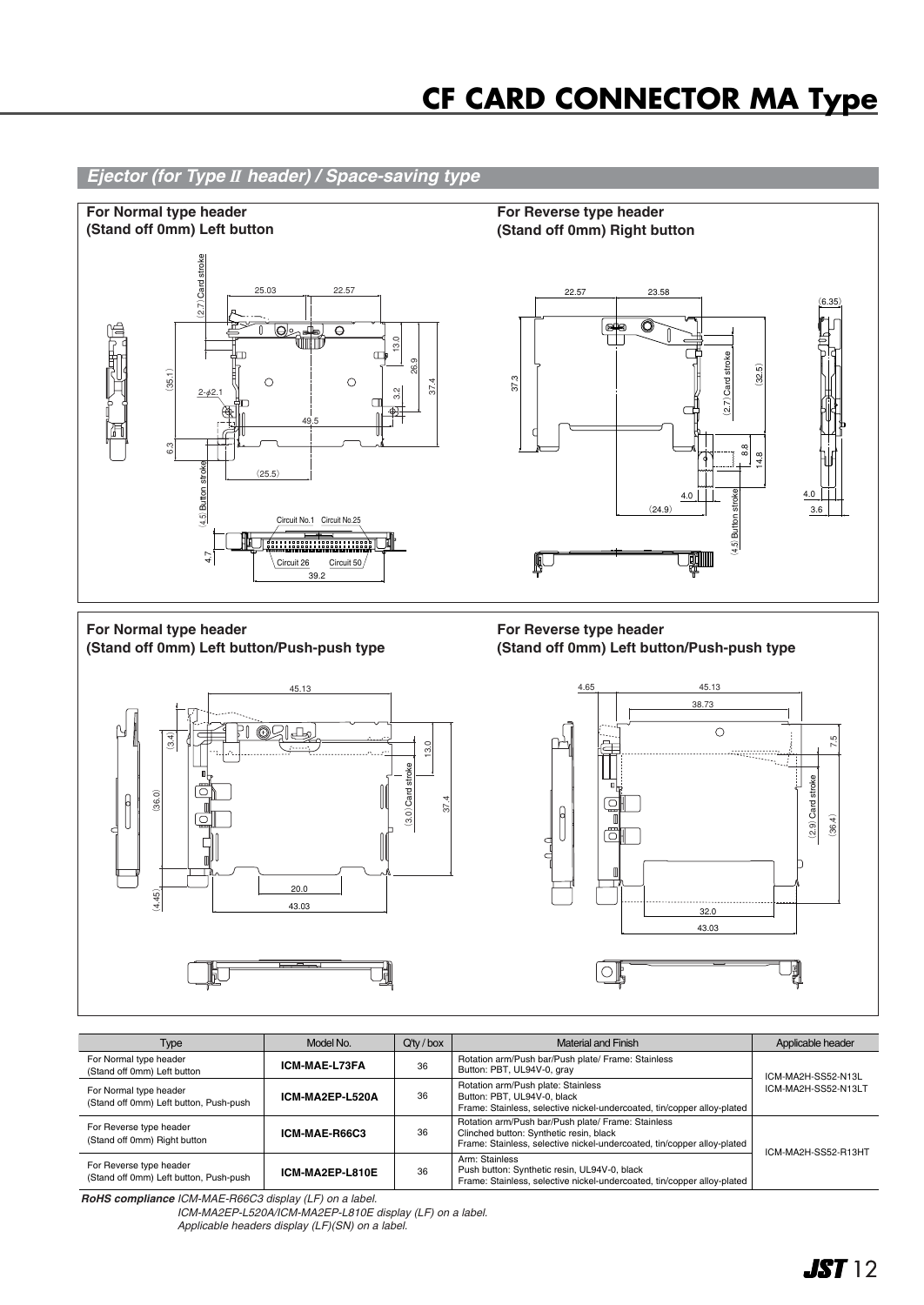### *Card frame (for Type I cards)*



| Circuits                  | Model No. as a set (Frame A + Frame B) | Applicable socket | $Q'$ tv / box                    | Material |
|---------------------------|----------------------------------------|-------------------|----------------------------------|----------|
| ICM-MA50F-A/B-FB-CA<br>50 | ICM-MA50S-TS12-3032                    |                   | Frame: Glass-filled PBT, UL94V-0 |          |
|                           | ICM-MA50S-TS12-3023T                   | 150               | Cover: Stainless                 |          |

*RoHS compliance*

#### *Adapter card*